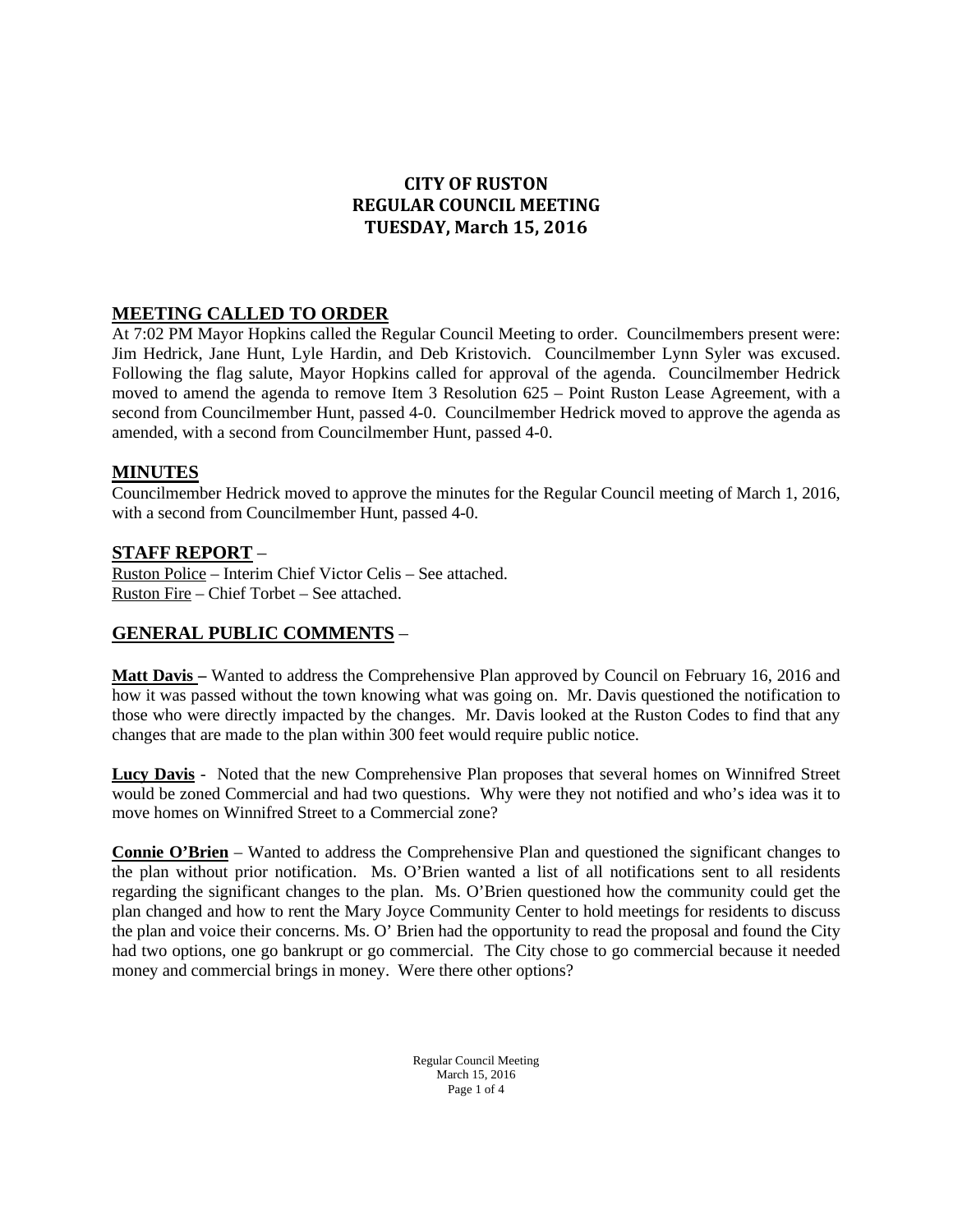CITY OF RUSTON Regular Council Minutes March 15, 2016

### **BUSINESS**

- **1. Point Defiance- Ruston Business District** Juel Lugo, Vice President of Point Defiance Ruston Business District, provided an update on several events. Ruston Family Fair on July 30, 2016, the Business District is looking to introduce a Farmers Market and asked for a Pearl Street project status update. Mayor Hopkins provided an update on the Pearl Street project.
- **2. Resolution 624**  Authorizing WTSC Grant Agreement. The Interlocal Cooperation Act, authorizes the City is to contract with other governmental agencies to provide services that the City is authorized to perform. The Washington Traffic Safety Commission (WTSC) provides grant-funding for local jurisdictions for certain traffic emphasis activities, such as the DUI Patrols over the New Year's holiday, Spring "Click it or Ticket" campaigns and the like. The City is eligible to obtain \$600 funding for 2016 to fund an extra officer during these emphasis patrol events. In order to be eligible to obtain funding from WTSC Ruston is required to sign the Inter-Agency Agreement (IAA). As part of the Inter-Agency Agreement, Ruston agrees to satisfy rules consistent with state and federal law and for billing WTSC for the officer's pay for the emphasis patrols. The Agreement sets out the process for obtaining the grant reimbursement, eligibility, approval and implementation (including record keeping). Executing the Agreement will allow Ruston to be eligible for funding from WSTC. Councilmember Hedrick moved to approve Resolution 624, with a second from Councilmember Hunt, passed 4-0.
- **3. Resolution 626**  Authorizing WSDES Inter-Agency Agreement. The Interlocal Cooperation Act, authorizes the City is to contract with other governmental agencies to provide services that the City is authorized to perform. The Washington State Department of Enterprise Systems (DES) engages in obtaining products and services for use by State Agencies. DES goes through the competitive bidding process for obtaining these contracts and maintains a list of vendors for a variety of items which the state agencies can use in making purchases. These are called "master contracts." The City of Ruston is in need of two new police vehicles. Rather than go through the cumbersome process of putting its requirements out to bid, the City is allowed to utilize the master contracts developed by DES and make a direct purchase from the vendors that are qualified by DES. In order to utilize this system, Ruston is required to execute an Inter-Agency agreement with DES. As part of the Inter-Agency Agreement, Ruston agrees to be responsible for any purchases it makes, be open to audit its compliance and not hold DES responsible for the purchases made using its vendor system. There are no fiscal consequences of this legislation and this agreement does not require the City to pay DES for using the vendor system. However, access to this vendor system will save the City money in not having to go through a competitive bidding process. Councilmember Hedrick moved to approve Resolution 624, with a second from Councilmember Hunt, passed 4-0.

Regular Council Meeting March 15, 2016 Page 2 of 4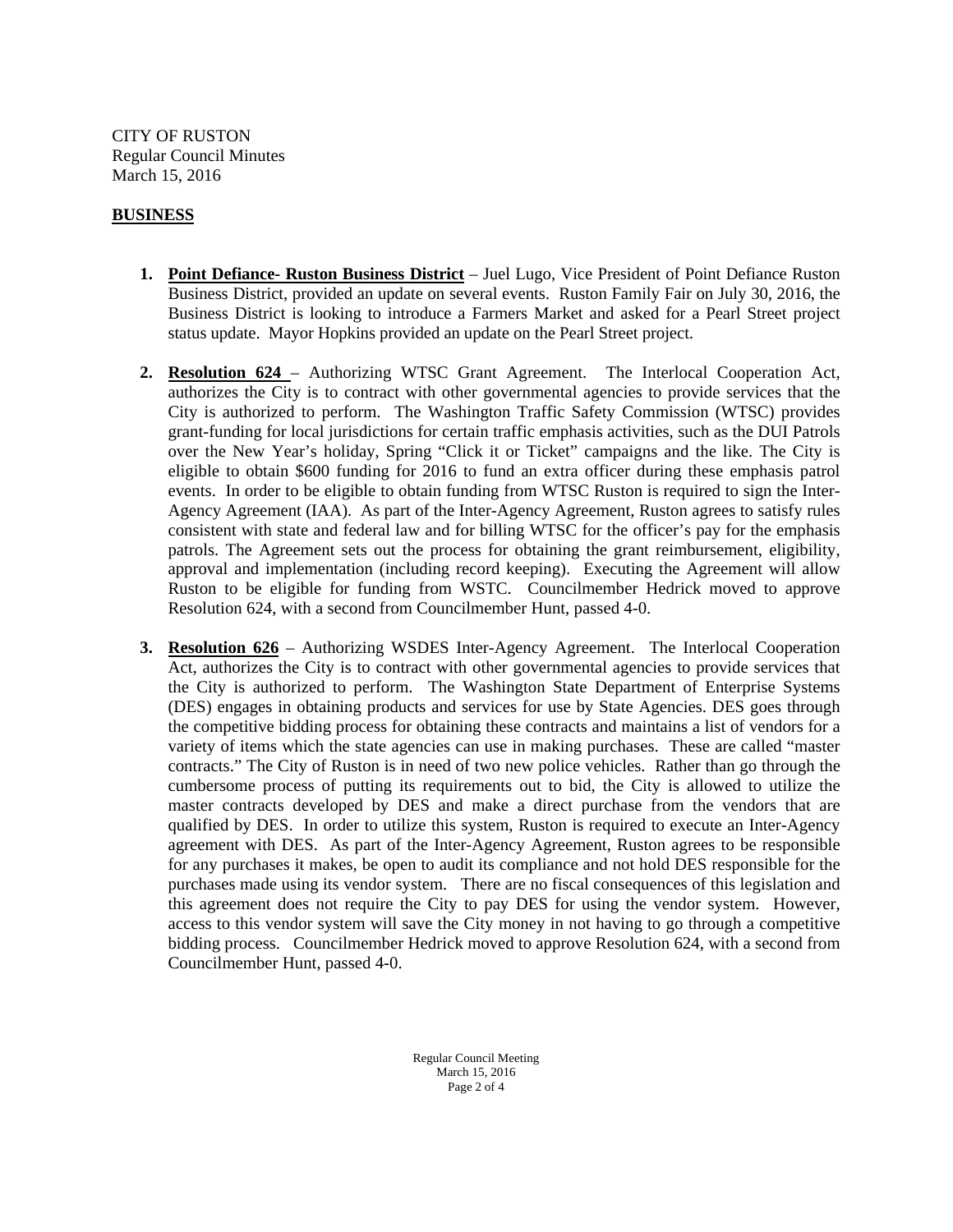CITY OF RUSTON Regular Council Minutes March 15, 2016

- **4. Resolution 627**  Purchase Agreement US Bancorp Police Vehicles. Due to increasing maintenance costs of the existing police vehicles, the City is in need of two new police vehicles. The City will be executing an inter-agency agreement with Washington State Department of Enterprise Services (DES) under a separate Resolution No. 626 in order to utilize the vendors available under the "master contracts." This allows the City to obtain a competitive price for these vehicles without the necessity or expense of undertaking the competitive bidding process itself. Utilizing these master contracts by DES, Police Chief Celis has found two 2016 Ford Police Interceptor Utility/SUV K8A/500A) for the City to purchase as its new police vehicles. The vehicles will be sourced from Columbia Ford in Longview, WA and have a combined price of \$56,358.00 with WSST of \$4,677.71 for a grand total of \$61,035.71. A copy of the vehicle specification sheet will be available at the Council meeting should any Council Member wish to review the full vehicle details. The vehicles will be delivered in approximately 12 weeks (July) to Systems for Public Safety (SPS) who will complete the outfitting for the Ruston Police Department. Once that is completed, the City will take delivery and place the vehicles into service. While there is money in the police budget for a portion of this purchase, full payment this year would stretch the budget. Therefore, both Chief Celis and Mayor Hopkins are recommending that the City enter into an installment purchase agreement to allow the City to purchase these vehicles with 6 installment payments. (See Exhibit 1 to the Agreement.) The maximum amount to be financed is \$77,000. The amount over the purchase price will be used for outfitting the vehicles for the Ruston Police Department. Please note that the Agreement will be slightly modified from the packet version as follows:
	- The Insurance requirements in the Agreement and the Verification Form will be modified to be consistent with the City's coverage from RMSA. US Bancorp has agreed to this change but could not provide it in time for Council Packet printing.
	- Additional information will be inserted regarding the vehicles to be purchased.
	- The Clerk, rather than the Police Chief, will be designated as the person to receive notice for the City.
	- The tax forms and schedule demonstrating legal compliance with debt limits completed by the finance director will be attached.

The purchase total principle amount financed from US Bancorp is \$77,000 to be paid in six equal annual installments in the amount of \$13,765.24 starting on March 15, 2016. The interest rate imposed for this installment agreement is 2.893 percent. The total interest to be paid if the City pays on the schedule provided would be \$5,591.44. If the outfitting costs at SPS are less than the maximum amount of the loan, then in such case, that money will be returned to US Bancorp to pay down the installments more quickly.

**CLAIMS/PAYROLL** – Councilmember Hedrick moved to approve Claims and Payroll, with a second from Councilmember Hunt, passed 4-0.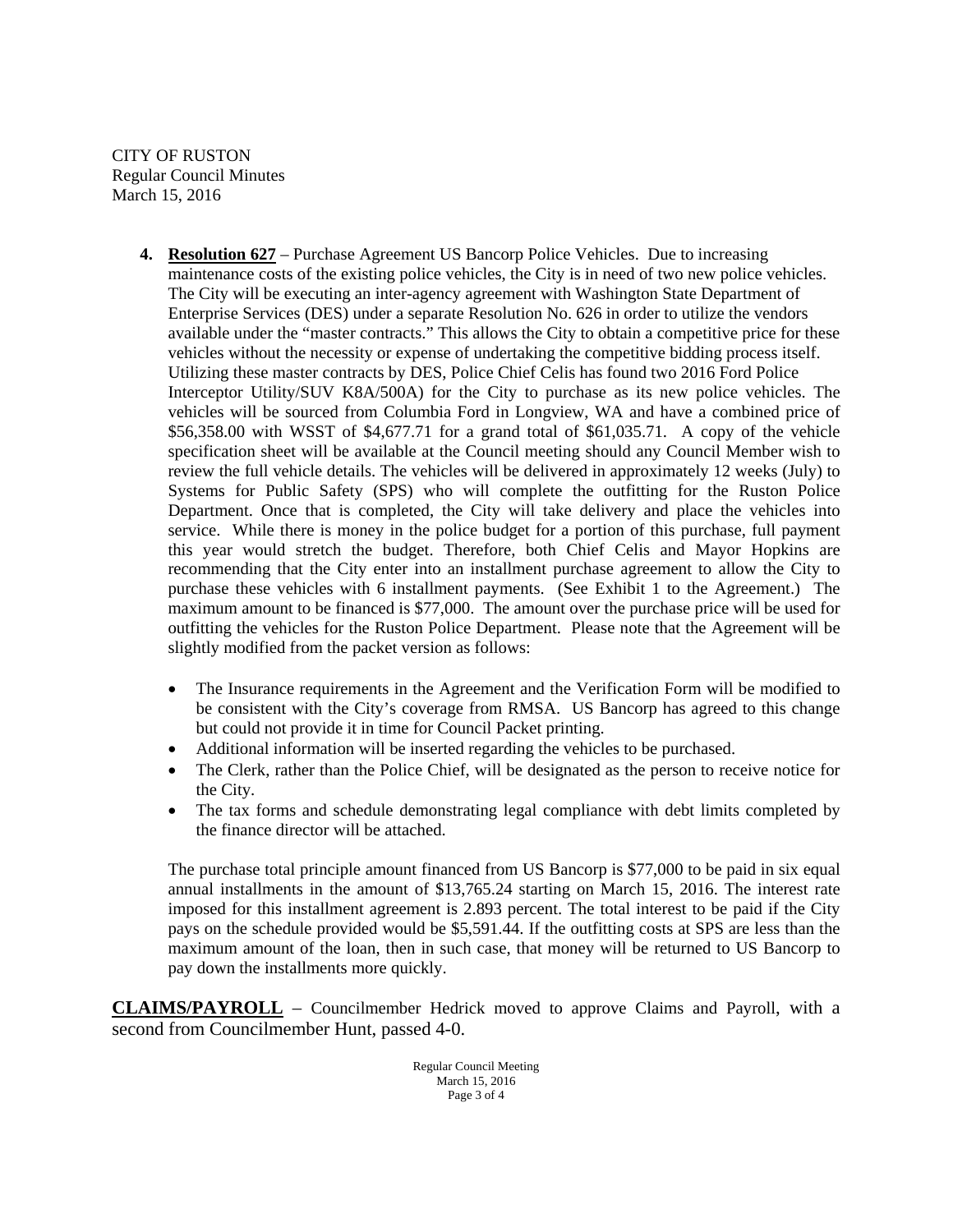CITY OF RUSTON Regular Council Minutes March 15, 2016

**MAYOR'S TIME** – Mayor Hopkins responded to Public Comment concerns related to the Comprehensive Plan. The City received compliments from the state, county and other municipalities on the Ruston Comprehensive Plan. The State of Washington required the City of Ruston be compliant and have an updated Comprehensive Plan in place to accommodate higher density which will come with the Point Ruston Development and Metro Parks Project. This plan is a proposal that goes out 20-30 years. Changes that are made would require public notification. People want to live in the City of Ruston. The growth is coming. Mayor Hopkins addressed the question on what can be done to change the Comprehensive Plan? Mayor Hopkins noted the Comp Plan can be reviewed in one year.

## **COUNCIL TIME -**

Councilmember Hedrick – Growth Management Act was passed in 1990. Planning Commission and Council reviewed the Comprehensive Plan extensively and knows the hard work that went into the preparation. The process was not easy. Councilmember Hedrick assured the public that no houses have been re zoned commercial and this plan allows the City to bid for grants.

Councilmember Hunt – The Planning Commission spent hours and hours of preparation and the information is available on the Ruston website. This is not a council of jokers.

Councilmember Hardin – In past council meetings Councilmember Hardin questioned the changes to parking because the City already had an abundance of parking and questioned where the new city hall would go. The Comprehensive Plan was Planning Commission and Council's idea of what the city would be in the far out future. No changes can be made without public input. Councilmember Hardin's door is always open for discussion.

Councilmember Kristovich – Councilmembers live in the City of Ruston and do the best for the City. Councilmember Kristovich encouraged everyone to get involved. Councilmember Kristovich addressed the communication tools that are available to the public by getting the message out using Next Door, the Ruston Website, the Newsletter and public notices.

Easter Egg Hunt is coming up on Saturday, March 26, 2016. Donations are most appreciated.

Councilmember Syler – Was excused.

\_\_\_\_\_\_\_\_\_\_\_\_\_\_\_\_\_\_\_\_\_\_\_\_\_\_\_\_\_\_

### **MEETING AJOURNED** -

At 7:39 PM Councilmember Hedrick moved to adjourn, with a second from Councilmember Hunt, passed 4-0.

Mayor Bruce Hopkins

\_\_\_\_\_\_\_\_\_\_\_\_\_\_\_\_\_\_\_\_\_\_\_\_\_\_\_\_\_\_\_\_\_\_

ATTEST:

Judy Grams

Regular Council Meeting March 15, 2016 4 of 4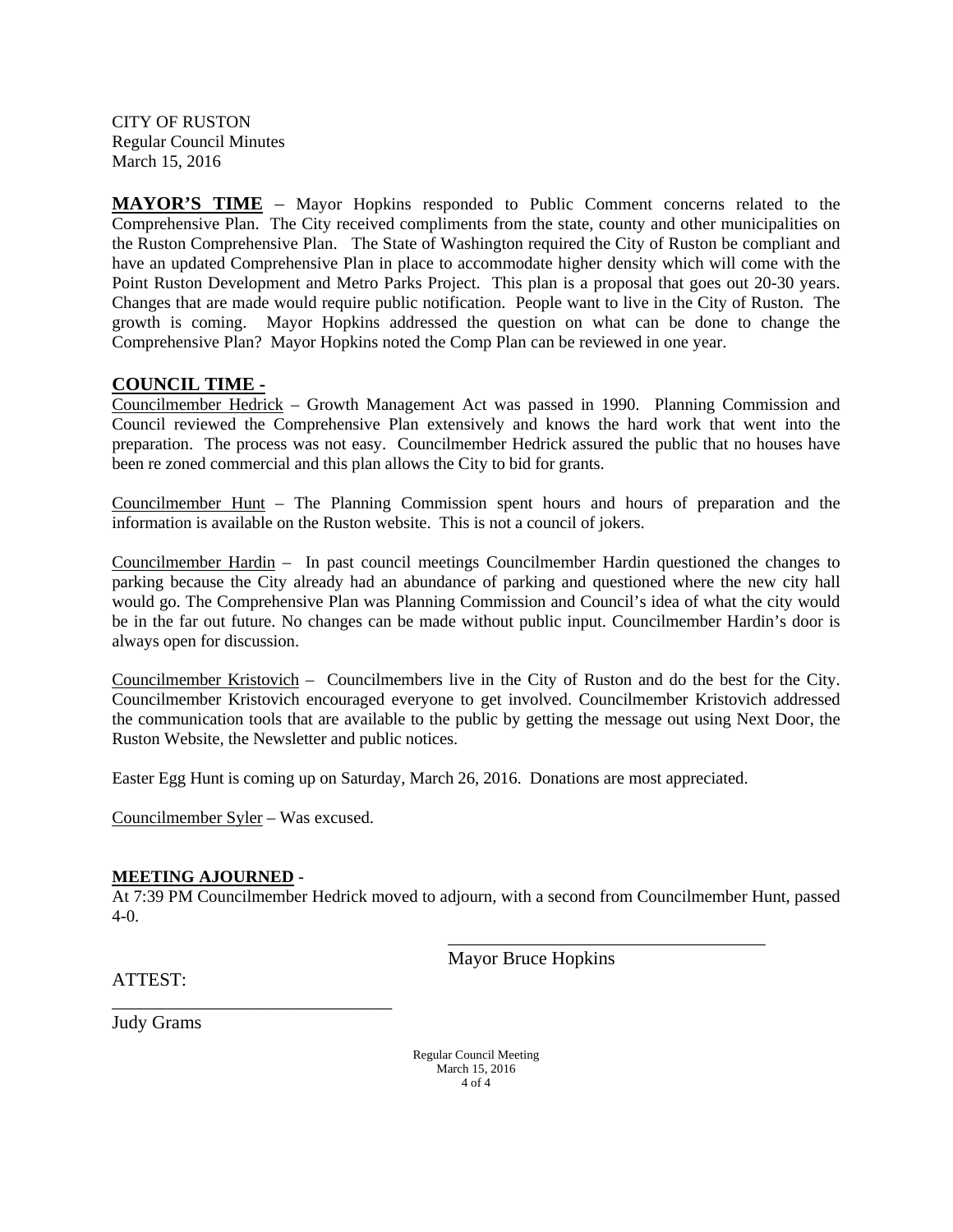

 $\lambda \sim \omega$ 

# **Chief's Report Ruston Police Department** Tuesday March 15, 2016

# **Chief of Police:**

During the month of February the Police Department responded to 192 calls for service in Ruston. This number is made up of dispatched calls, officer initiated calls, and traffic stops, it does not include any calls for service that took place in the City of Tacoma where Ruston officers responded. The most noteworthy of the calls was a child pornography case that is currently still under investigation. All other calls were both misdemeanor and felony in nature and were documented in police reports. I want to thank the council as well as those citizens who donated to this years Polar Plunge. There was a very large turnout and to date we have raised approximately \$62,000 to support Special Olympics.

## **Other Personnel Issues:**

We are still in the process of looking for another part time officer but have no candidates at this time.

# **Civil Service Commission:**

Nothing to report.

# Equipment:

The purchase of the new police vehicles is still in progress.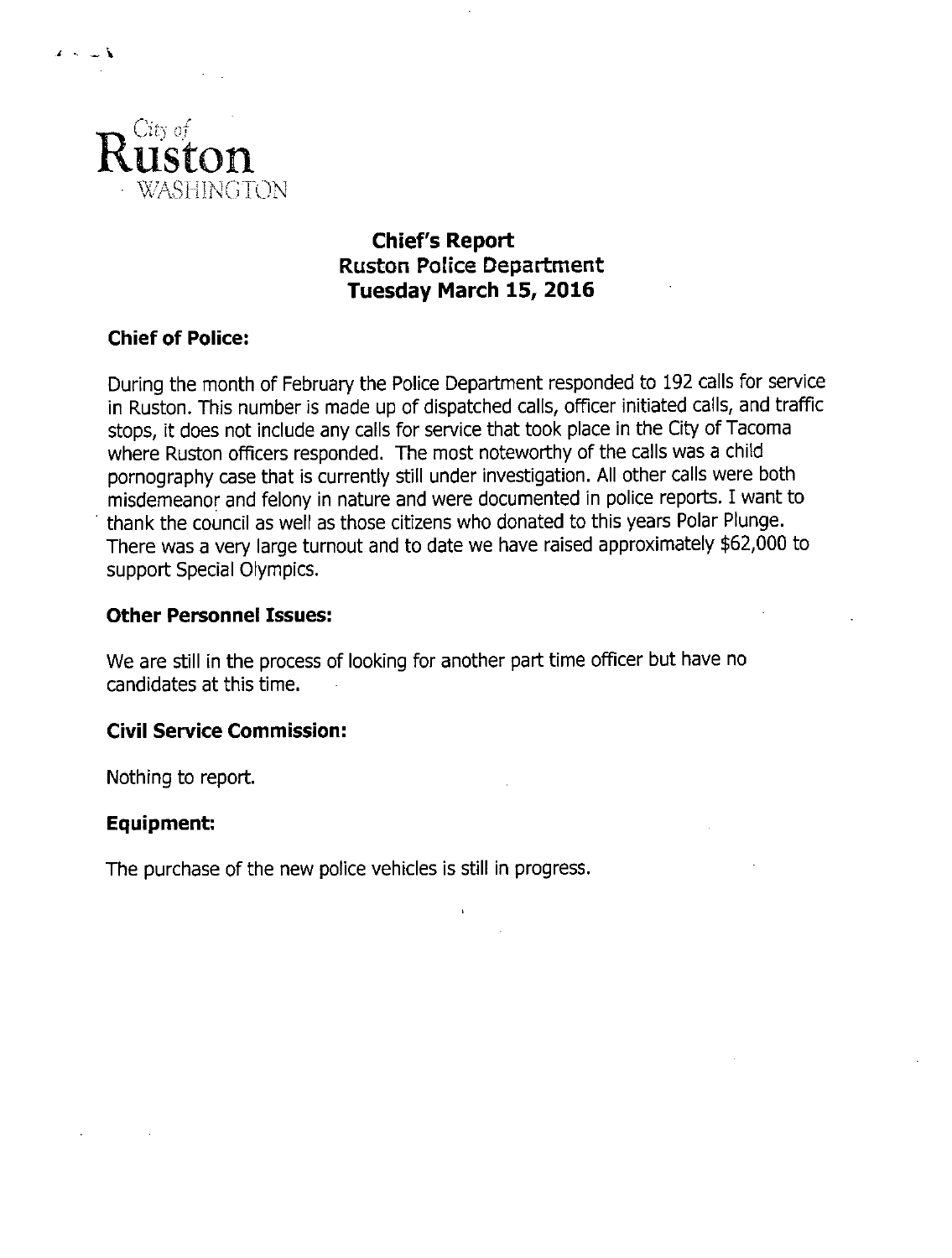# Training:

¥

I would like to thank Sara Anderson and Bruce Allen of the Ruston Fire Department for conducting the First Aid/CPR recertification for the police department. There is no department meeting scheduled for March and I am looking at scheduling defensive tactics training for the month of April.

Please contact me by phone (253) 761-0272 or by email victor.celis@cityofruston.net if you have any questions or concerns regarding this month's report.

 $\mathcal{A}$ 

Submitted By: Victor M. Celis **Interim Police Chief**  $03/15/16$ 

 $\bar{\lambda}$